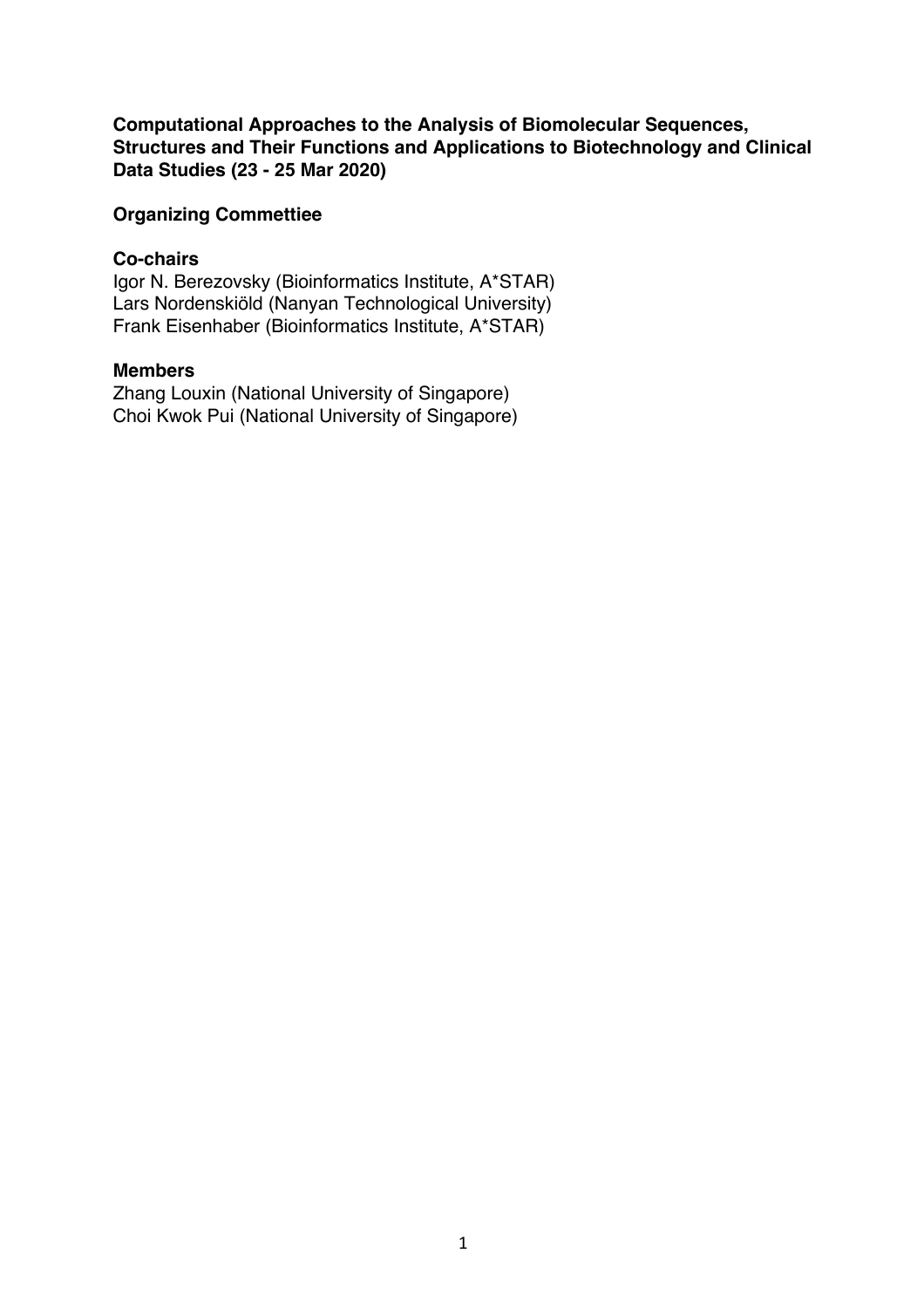• **Day 1. Monday, March 23, 2020**

**Workshop and Tutorial on Sequence-Based Analysis of Biomolecules and Molecular Modelling for Therapeutics**

*Morning Session 9:30 – 12:30 Chair: Frank Eisenhaber*

**9:30 – 10:30**

Frank Eisenhaber, Bioinformatics Institute, A\*STAR, Singapore

Welcome by Organisers *and* 

*Talk "About the limited potential, yet instrumental role of computational biology and the target identification bottleneck due to the decline in biomolecular mechanism discovery after 2000"* 

### *ABSTRACT*

Computational biology is all about studying biomolecular sequences, structures and biological images as well as composite data types such as clinical data and the understanding of mechanisms that lead determine the phenotype for a given genome. The discovery of sequence homology was the prime reason for pushing bioinformatics into the center stage as it connects various areas of life science research via common biomolecular mechanisms. Although there is still no coherent biological theory, nevertheless, computational biology became the main driver for hypothesis generation in life sciences.

It is generally believed that full human genome sequencing was a watershed event in human history that boosted biomedical research, biomolecular mechanism discovery and life science applications. At the same time, researchers in the field of genome annotation see that there is a persisting, substantial body of functionally insufficiently or completely not characterized genes (for example, ~10,000 protein-coding in the human genome) despite the availability of full genome sequences. A survey of the biomedical literature shows that the number of reported new protein functions had been steadily growing until 2000 but the trend reversed to a dramatic decline thereafter (1,2) when, at the same time, the annual amount of new life science publications doubled between 2000 and 2017.

This reduction in the supply of newly characterized pathways has profound implications for the drug development pipelines in industry as well as for research. The example of the SUGCT function discovery (3) shows the significance that many uncharacterized genes will have in aging, metabolic diseases and their complications.

1) Darkness in the human gene and protein function space: Widely modest or absent illumination by the life science literature and the trend for fewer protein function discoveries since 2000. Sinha S, Eisenhaber B, Jensen LJ, Kalbuaji B,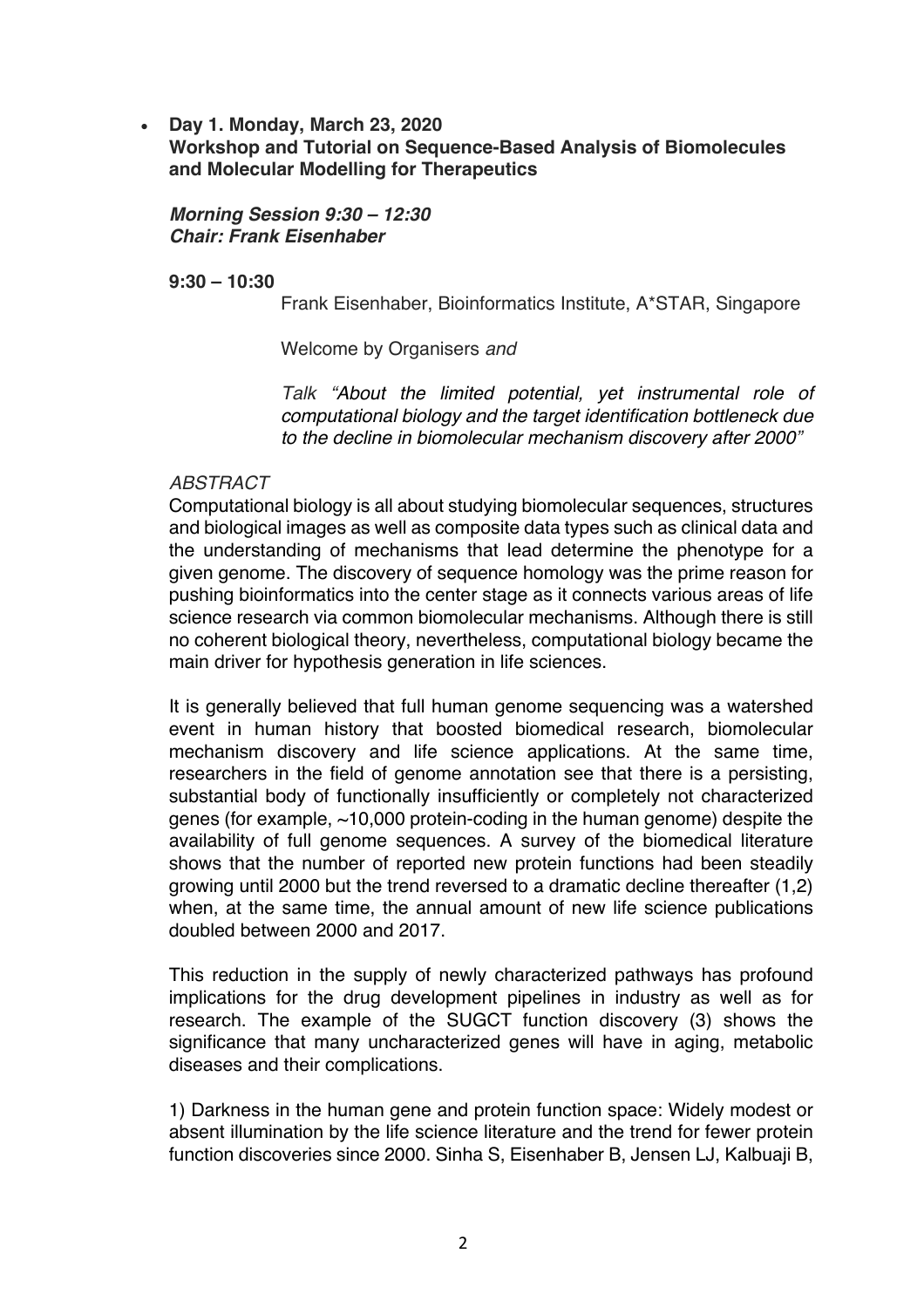Eisenhaber F. Proteomics. 2018 Nov;18(21-22):e1800093. doi: 10.1002/pmic.201800093

2) A decade after the first full human genome sequencing: when will we understand our own genome? Eisenhaber F. J Bioinform Comput Biol. 2012 Oct;10(5):1271001. doi: 10.1142/S0219720012710011

3) Knockout of the non-essential gene SUGCT creates diet-linked, age-related microbiome disbalance with a diabetes-like metabolic syndrome phenotype. Niska-Blakie J, Gopinathan L, Low KN, Kien YL, Goh CMF, Caldez MJ, Pfeiffenberger E, Jones OS, Ong CB, Kurochkin IV, Coppola V, Tessarollo L, Choi H, Kanagasundaram Y, Eisenhaber F, Maurer-Stroh S, Kaldis P. Cell Mol Life Sci. 2019 Nov 13. doi: 10.1007/s00018-019-03359-z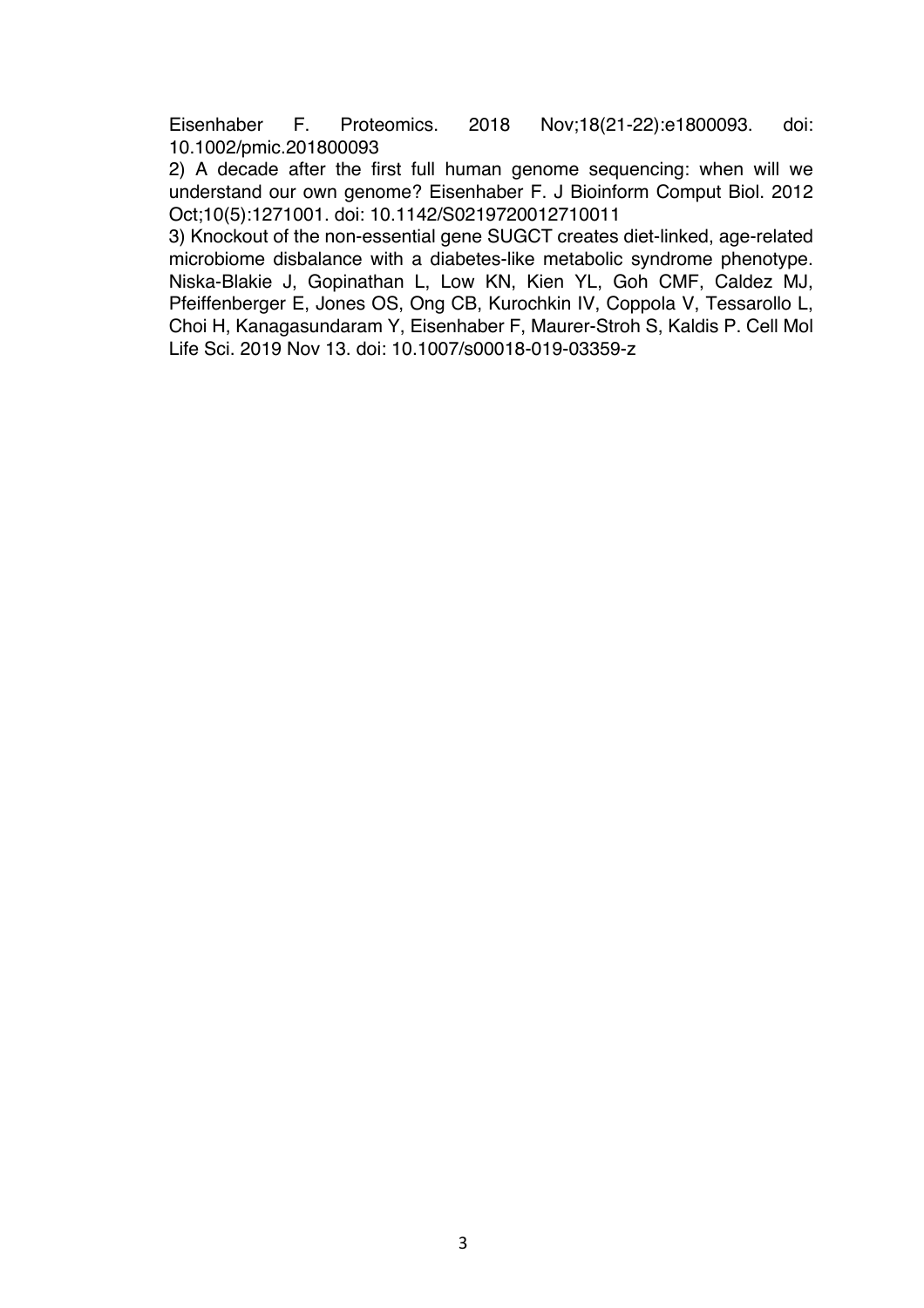### **11:00 – 11:45**

Samuel Gan, Bioinformatics Institute, A\*STAR, Singapore *Selected short talk "Antibody engineering, Scientific Phone Apps, Viral research, and Device prototyping in APD Lab"*

## *ABSTRACT*

Many significant biomedical discoveries of old were made in the private property of famous scientists e.g. Leeuwenhoek and Archimedes. Today, discoveries are made in brightly-lit, hi-tech, ergonomic buildings that house research institutes. While such development is advantageous in many aspects, the spatial restriction of research into well-organized structures may delay and limit the spontaneity necessary for discoveries. The smartphone and peripheral mobile devices have the potential to not only increase the productivity and mobility of biomedical research, but also restore some freedom from spatial constraints. One possible way this can occur is the development of a mobile biomedical lab that allows researchers to carry out core research processes 'on-the-go' without being spatially restrained within a building or availability of equipment. This talk introduces the world of Scientific Phone Apps and device prototyping in APD Lab, with a sneak preview into the unique antibody engineering and viral research by the lab.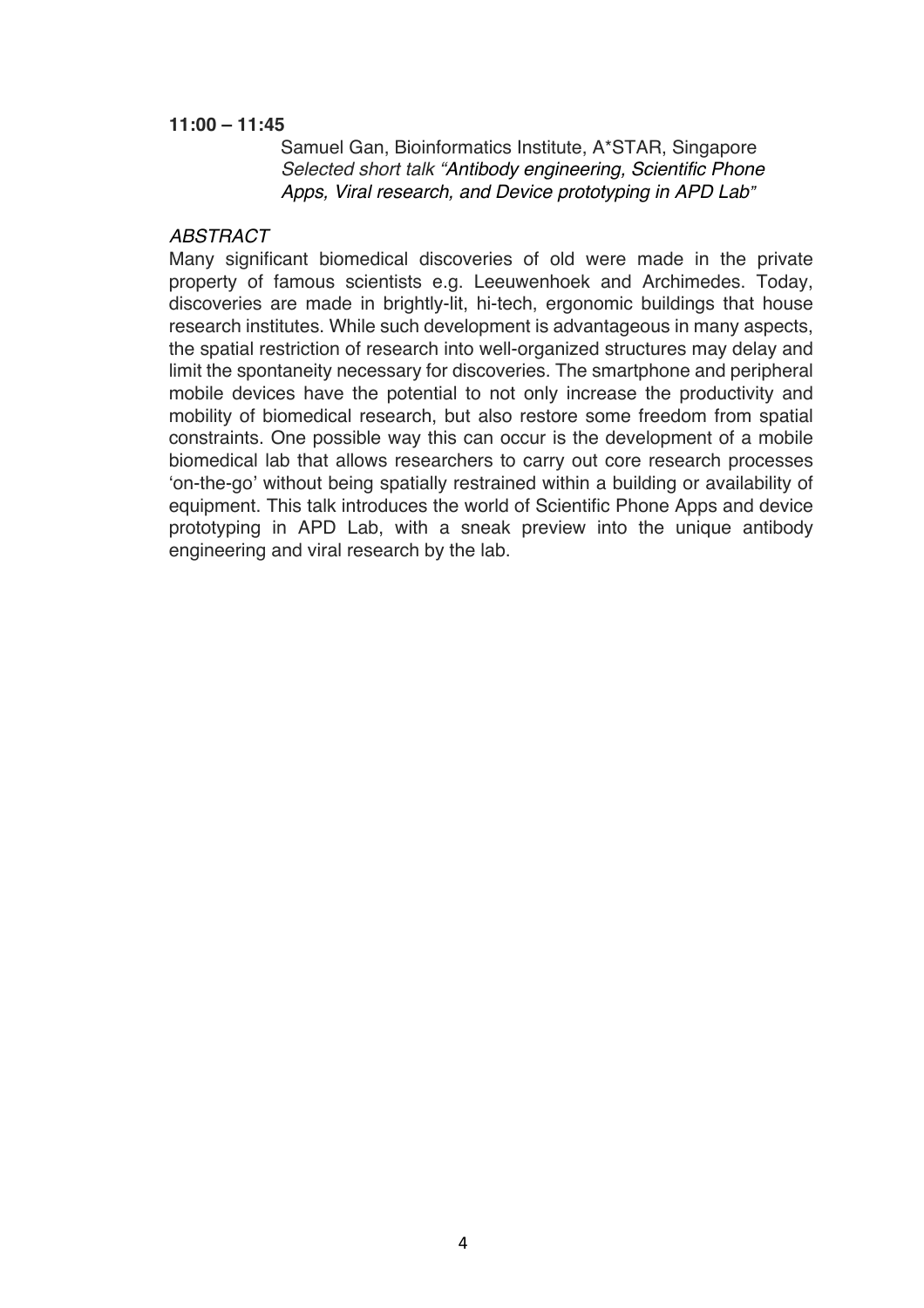## **11:45 – 12:00**

Chinh Trah To Su, Bioinformatics Institute, A\*STAR, Singapore *Selected short talk "A holistic view of proteins: impact on antibody engineering and drug discovery"*

## ABSTRACT

The reductionist approach is prevalent in biomedical science. However, increasing evidence now shows that biological systems cannot be simply considered as the sum of its parts. With experimental, technological and computational advances, we can now do more than view parts in isolation, thus we propose that an increasing holistic view (where a protein is investigated as much as a whole as possible) is now timely. To further advocate this, we investigate and discuss several studies and applications involving allostery, where distant protein regions can cross-talk to influence functionality. As a result, we believe that an increasing big picture approach holds great promise, particularly in the areas of antibody engineering and drug discovery in rational drug design.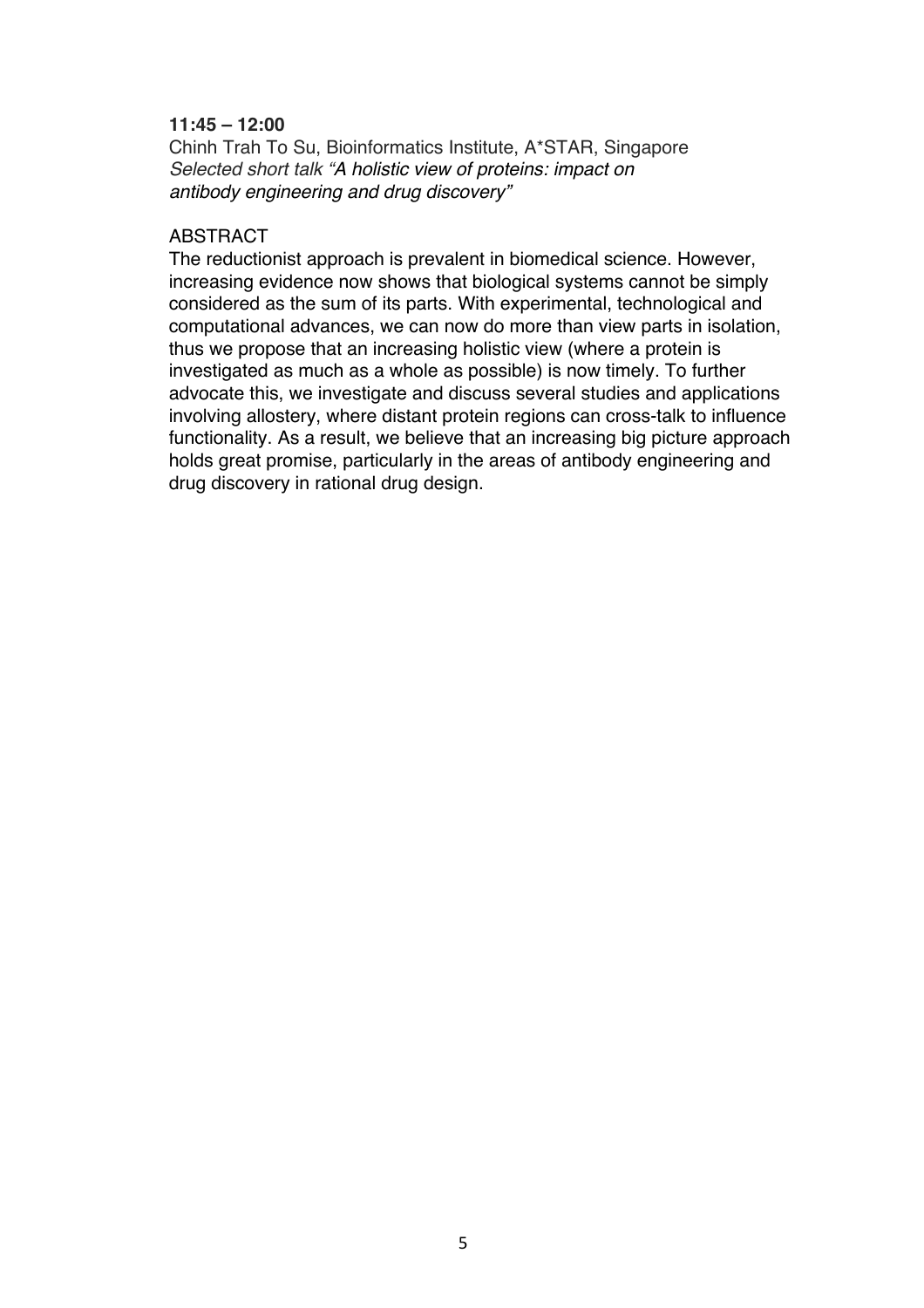# *Afternoon Session 13:30 – 16:00 Chair: Frank Eisenhaber*

### **13:30 – 14:00**

Melvin Yin, Bioinformatics Institute, A\*STAR, Singapore *Selected short talk "*Deriving structure profiles corresponding to functional loops in proteins*"*

## *ABSTRACT*

Functional segments in proteins are highly conserved across function-based families in both sequence and structure. We use sequence alignment and motif search techniques to automatically identify such segments in labelled proteins, and consolidate them into generalised structure profiles. These are manually verified to correspond to known functional loops. From the profiles, we build descriptors that contain the necessary structural information to replicate the environment that lead to the original protein performing the corresponding chemical reaction. These can be used in identification of current or previous functions in unlabelled proteins through a structure match scoring function, or in de novo protein design.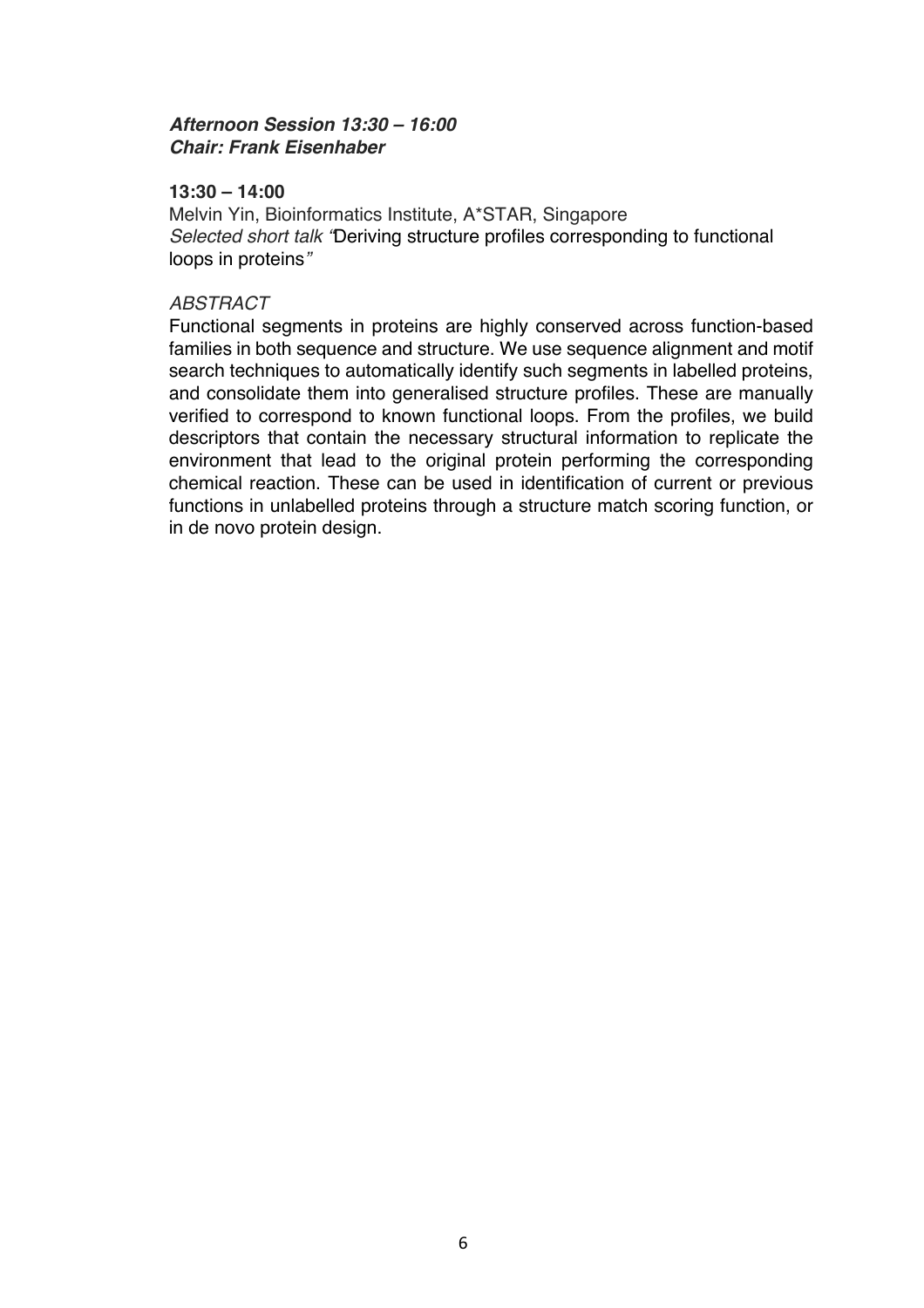### **14:00 – 14:30**

Swati Sinha, Bioinformatics Institute, A\*STAR, Singapore *Selected short talk "Discovery of an Antifungal Compound BII-Rafflesfungin: A Computational Perspective"*

#### *ABSTRACT*

Phomafungin is a recently reported broad spectrum antifungal compound but its biosynthetic pathway is unknown. We combed publicly available Phoma genomes but failed to find any putative biosynthetic gene cluster that could account for its biosynthesis. Therefore, we sequenced the genome of one of our Phoma strains (F3723) previously identified as having antifungal activity in a high-throughput screen. We found a biosynthetic gene cluster that was predicted to synthesize a cyclic lipodepsipeptide that differs in the amino acid composition compared to Phomafungin. Antifungal activity guided isolation yielded a new compound, BII-Rafflesfungin, the structure of which was determined. We describe the NRPS-t1PKS cluster 'BIIRfg' compatible with the synthesis of the cyclic lipodepsipeptide BII-Rafflesfungin [HMHDA-L-Ala-L-Glu-L-Asn-L-Ser-L-Ser-D-Ser-D-allo-Thr-Gly]. We propose a mechanism for BII-Rafflesfungin biosynthesis, which involves the formation of the lipid part by BIIRfg\_PKS followed by activation and transfer of the lipid chain by a predicted AMP-ligase on to the first PCP domain of the BIIRfg\_NRPS gene.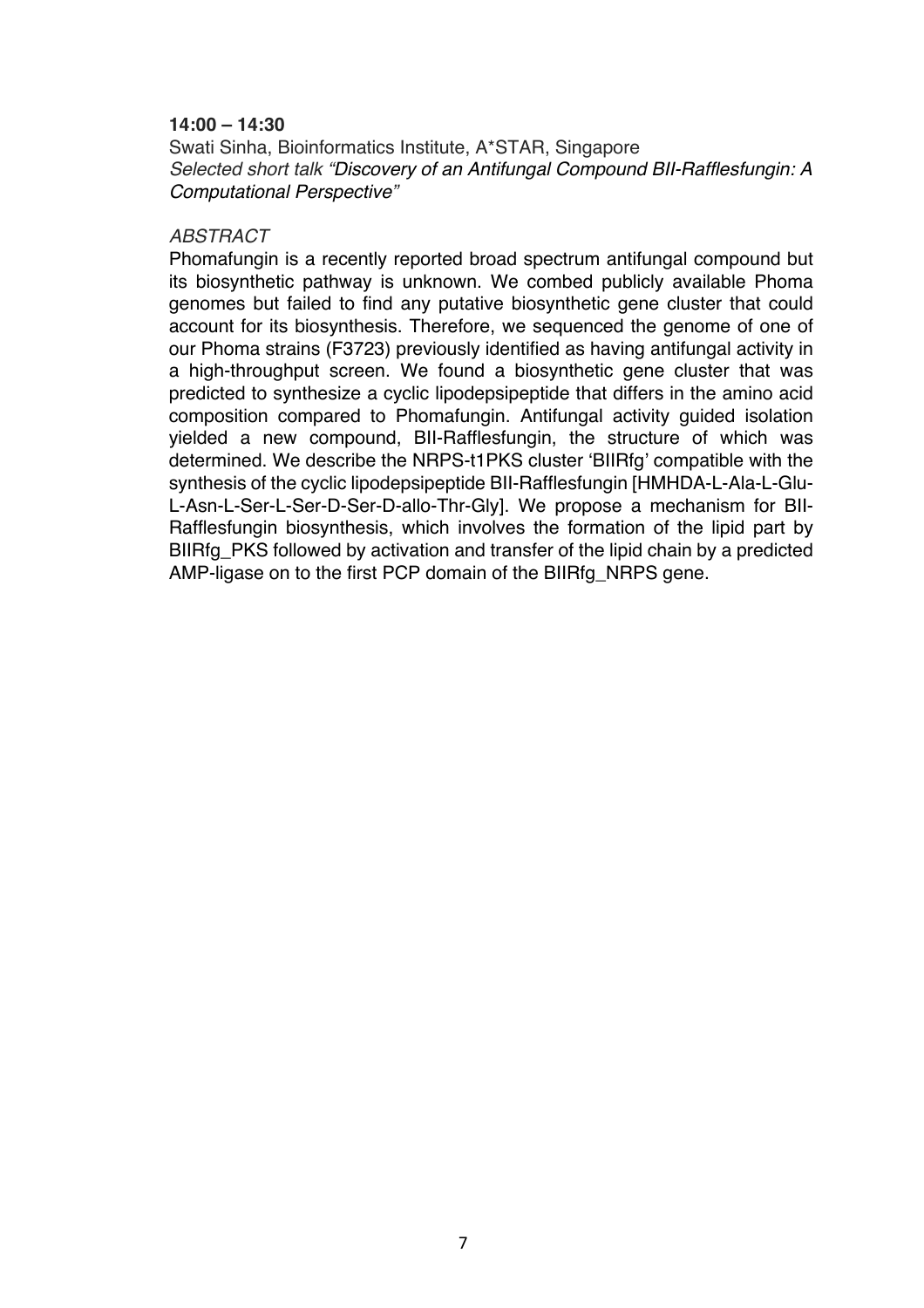### **15:00 – 16:00**

Marek Mutwil, School of Biological Sciences, Nanyang Technological University, Singapore *Talk "Evolutionary lessons learned from transcriptome data"*

### *ABSTRACT* Marek Mutwil, SBS, NTU, Singapore **Evolutionary lessons learned from transcriptome data**

To understand the evolution of various organs and metabolic pathways, it is necessary to understand the functions of the underlying gene products. Classical genomic approaches based solely on gene sequences are useful, but have shortcomings, as they cannot readily reveal which genes work together in a pathway, i.e., form a functional gene module. Consequently, to study the evolution of new traits, we need to integrate the classical genomic approaches with predicted functional gene modules, which can be identified by studying, for example, gene expression, protein-protein interactions or co-expression networks.

I discuss how a variety of transcriptomic approaches can be used to answer evolutionary questions that cannot be easily addressed with genomics. More specifically, I will present how transcriptomes can be used to identify essential genes, discover metabolic pathways and study the evolution of new cell wall types and organs. I will also describe the existence of a gene expression program that is conserved over 1,500,000,000 years of evolution.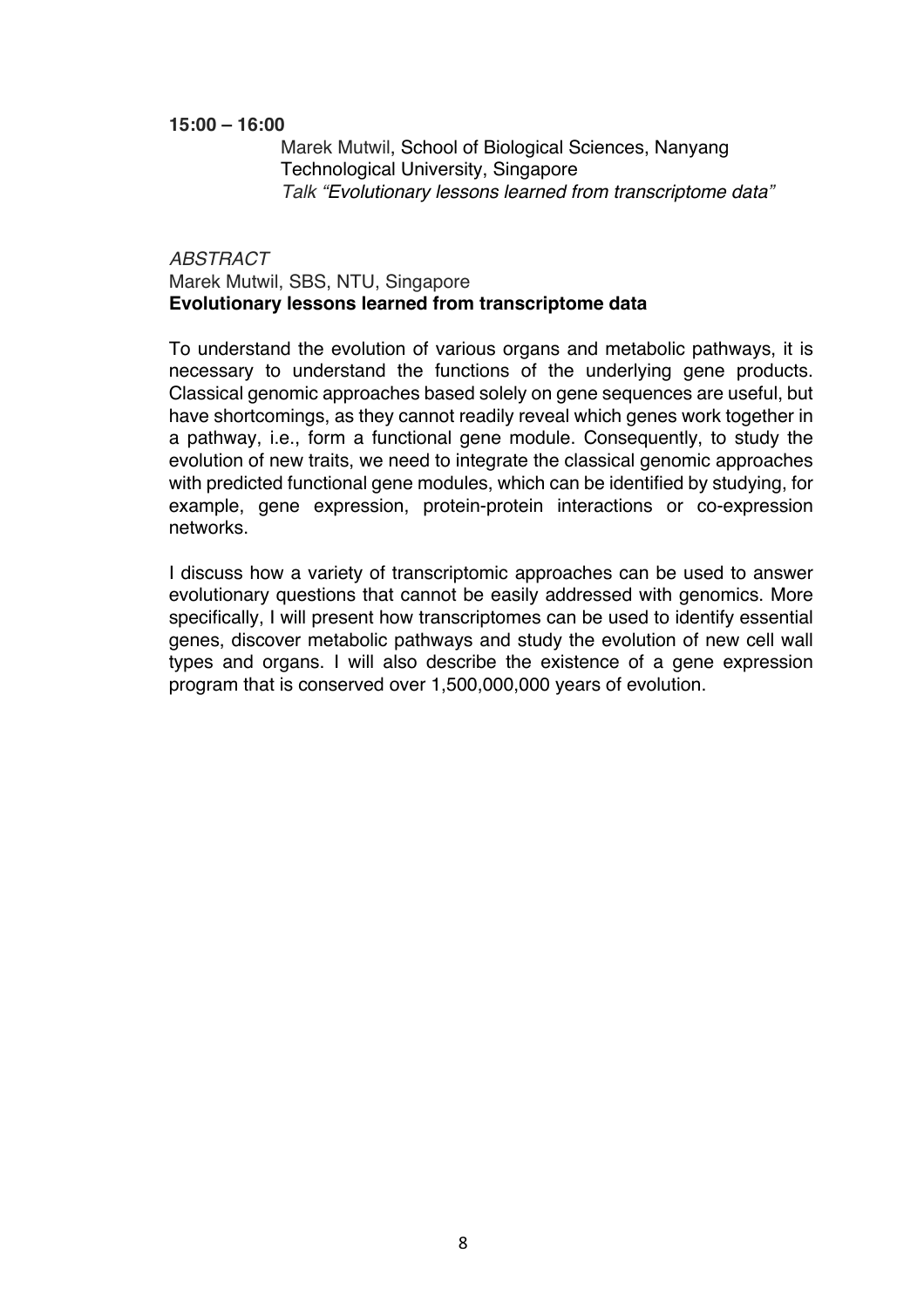• **Day 2. Tuesday, March 24, 2020 Workshop and Tutorial on the Protein and Chromatin Structure and Function**

*Morning Session 9:30 – 12:00 Chair: Igor N. Berezovsky*

**9:30 – 10:30**

Konstantin Pervushin, School of Biological Sciences, Nanyang Technological University, Singapore *Talk "Abeta chaperones in Alzheimer's disease: friends or foes?"*

*ABSTRACT*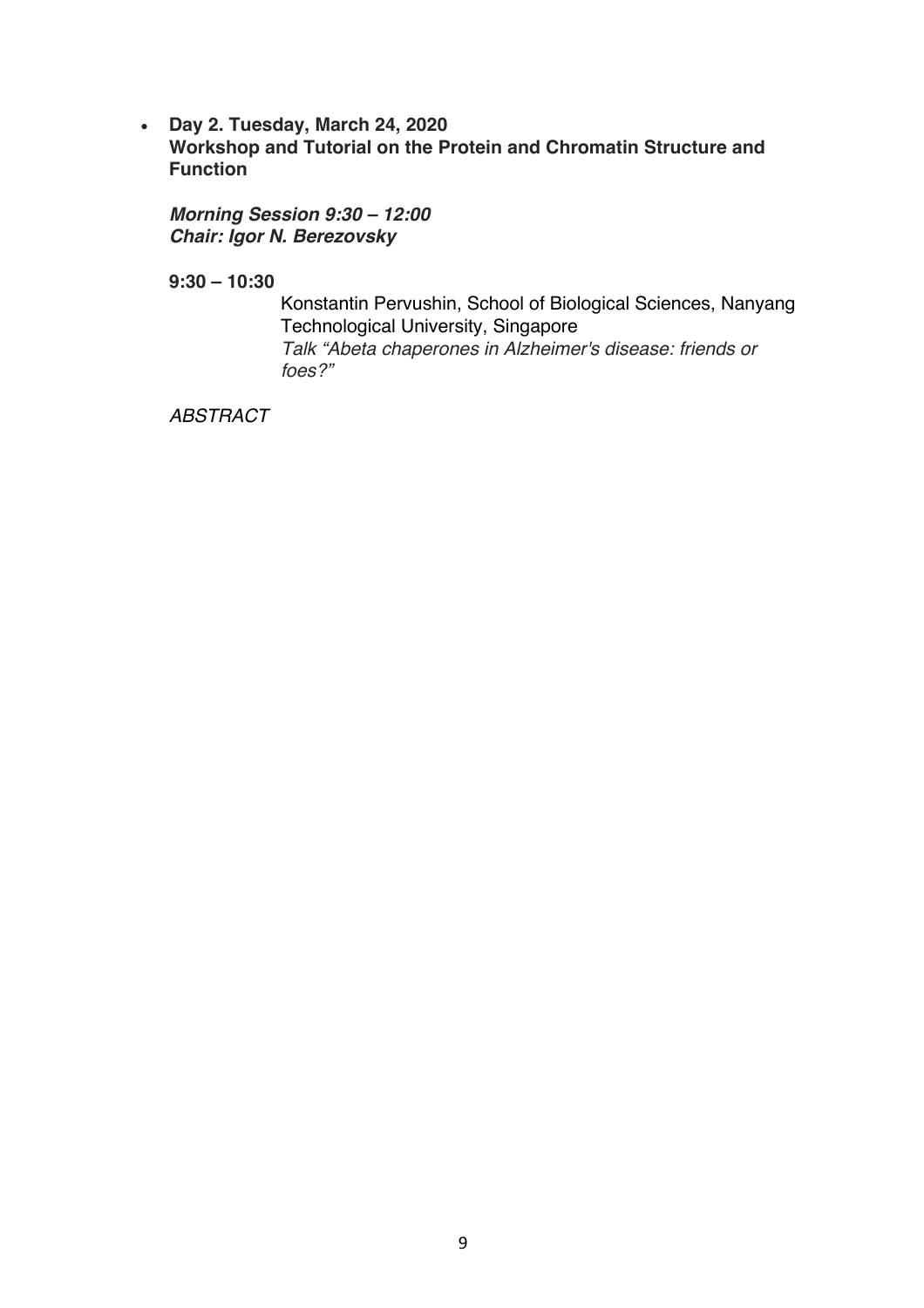### **11:00 – 12:00**

Zhen Wah Tan, Bioinformatics Institute, A\*STAR, Singapore *Tutorial "Modeling allostery: global protein structural changes in response to local perturbations"*

#### *ABSTRACT*

Characterizing the global structural effects of allosteric binding is a challenging task, often requiring extensive molecular dynamics simulations to reveal the change in the structural rigidity of different regions. To enable rapid screening of multiple potential allosteric sites, we have developed a structure-based statistical mechanical model that allows for quick estimates of changes in structural dynamics of ligand-bound or mutated proteins. In this talk, we will introduce two web resources we have developed: First, the AlloSigMA server (http://allosigma.bii.a-star.edu.sg) allows users to visualize and explore model predictions for user-defined protein structures, and screen for new --- or latent --- allosteric sites. Second, the AlloMAPS database (http://allomaps.bii.astar.edu.sg) contains pre-computed data for a collection of (i) classical allosteric proteins, (ii) proteins associated with pathological SNPs, and (iii) protein chains representing a wide variety of structural folds.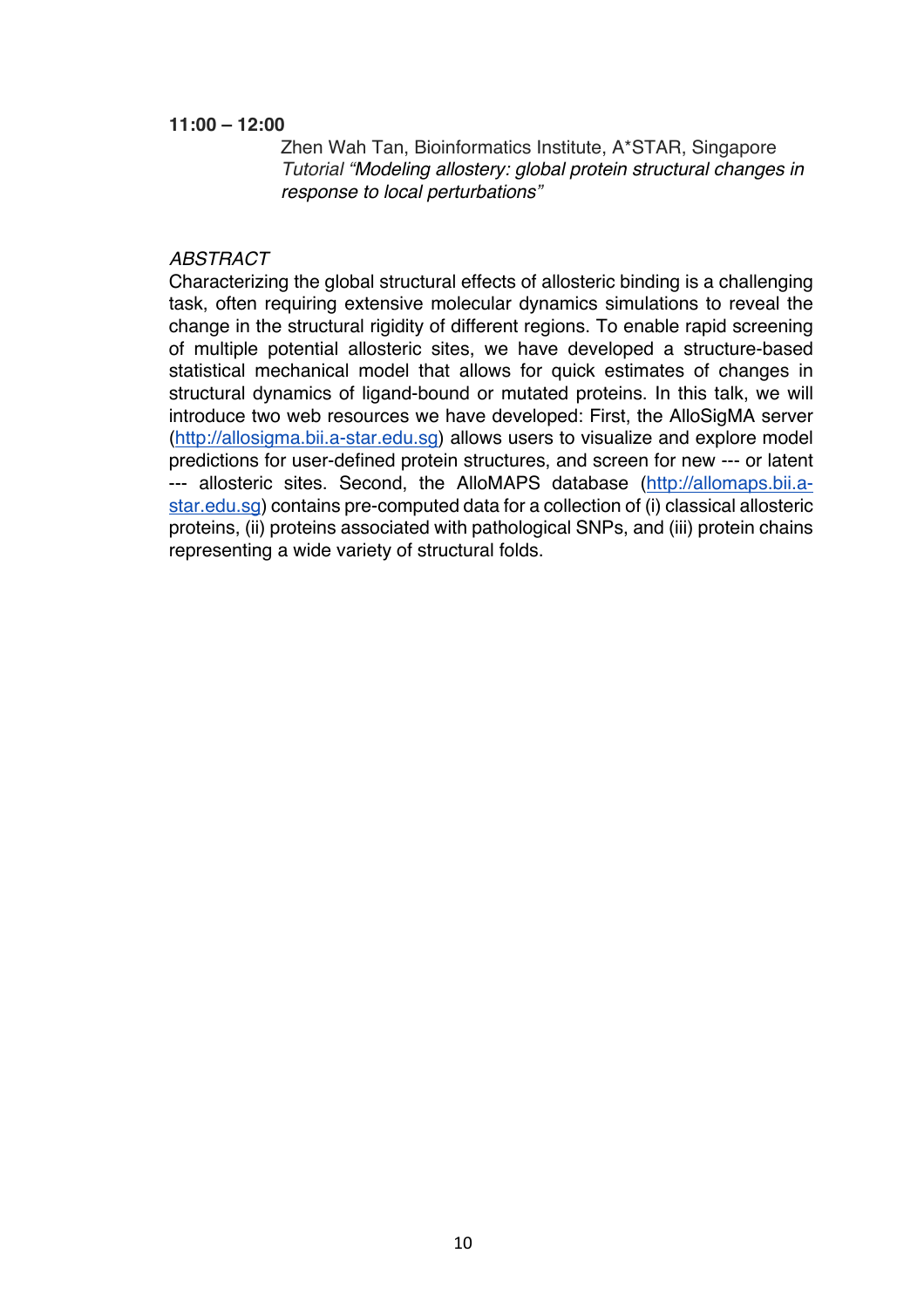# *Afternoon Session 13:30 – 16:00 Chair: Igor N. Berezovsky*

### **13:30 – 14:30**

Amartya Sanyal, School of Biological Sciences, Nanyang Technological University, Singapore *Talk "3D genome: from organization to function"*

## *ABSTRACT*

All genomic processes take place in the context of chromatin, the organization of genomic DNA with histones and hundreds of other proteins and RNAs inside the nucleus. The higher order folding of chromatin controls transcription and other nuclear processes, and is important for cellular identity and cell state transitions. At the beginning of the talk, I will provide a brief overview about the organization of higher-order structures of chromatin and their detection using chromosome conformation capture (3C)-based methods. Next, I will narrate our latest work on cancer drug resistance that involves interplay between genetic and epigenetic mechanisms, leading to transcriptional reprogramming. At the end, I will explain a simplified low-input 3C-seq protocol that we developed to interrogate chromatin organization in patient samples.